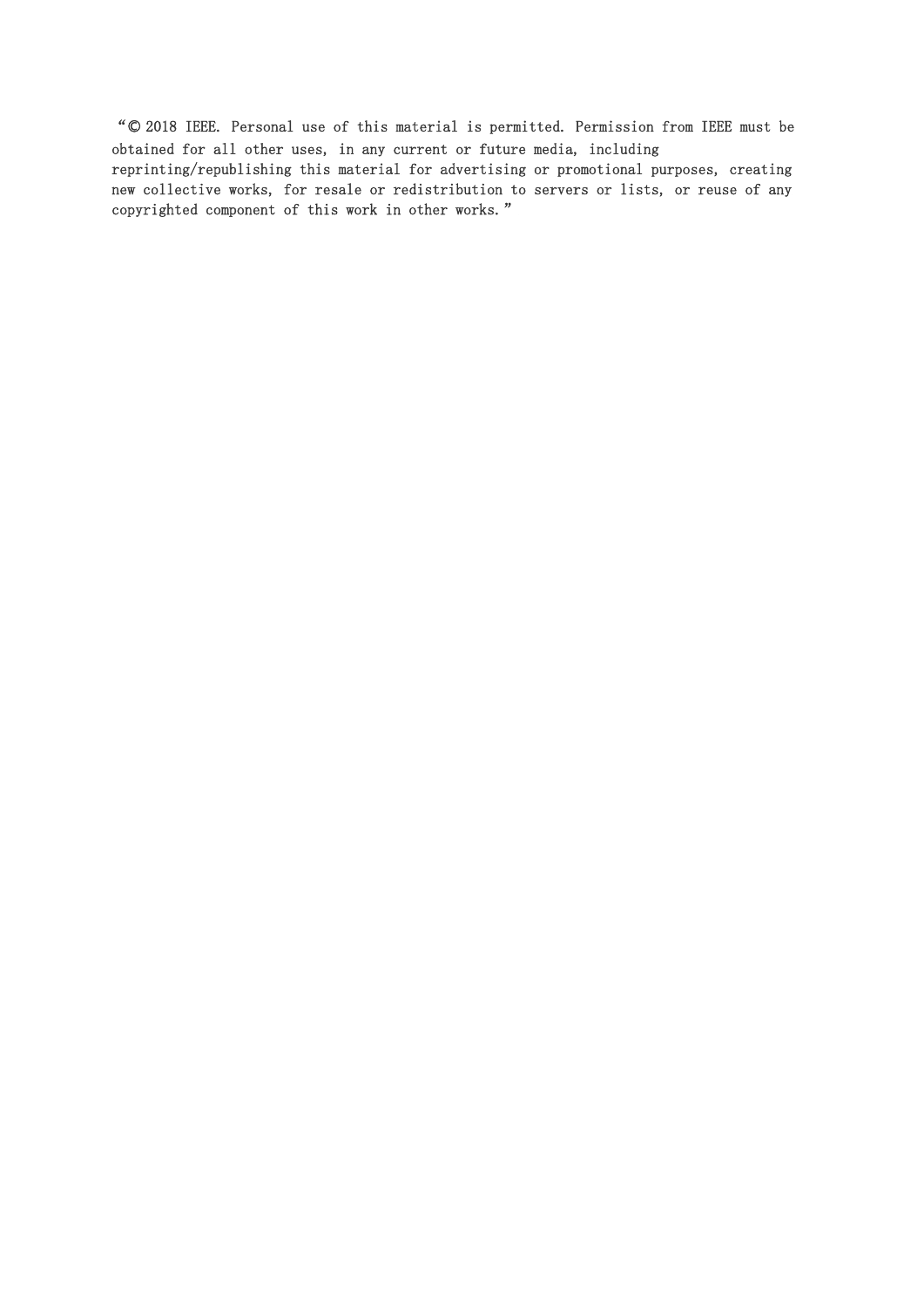# S-MANAGE Protocol For Software-Defined IoT

Thi Minh Chau Nguyen, Doan B. Hoang

Faculty of Engineering and IT, University of Technology Sydney, Australia Emails: *thiminhchau.nguyen@student.uts.edu.au*, *doan.hoang@uts.edu.au*

*Abstract*—The Internet of Things (IoT) has started to make a real impact with many IoT-based services in agriculture, smart farming, smart cities, personal health, and critical infrastructures. Sensor/IoT devices form one of the indispensable elements in these IoT systems and services. An effective IoT system requires the interoperability among its heterogeneous physical devices, but this presents a significant challenge regarding various communication protocols, networking management policies, as well as data processing approaches. Software-defined paradigm is considered essential for managing and provisioning IoT services on demand. An emerging solution is the application of software-defined networking (SDN) and Network Function Virtualization (NFV) in programming WSN/IoT systems. However, these technologies cannot be directly deployed due to the differences in the functionality of SDN network devices and sensor/IoT devices as well as the limitation of resources in IoT devices. We proposed the software-defined IoT(SD-IoT) model in our earlier work. This paper focuses on the S-MANAGE protocol that enables an SD-IoT controller to control and manage sensor/IoT devices via their virtual representation, called software-defined virtual sensors (SDVS). The paper presents in detail the design and the implementation of the S-MANAGE southbound protocol.

*Keywords - S-MANAGE protocol, Software-defined virtual sensor (SDVS), Software-defined IoT (SD-IoT)*

## I. INTRODUCTION

An Internet of Things (IoT) environment accommodates numerous IoT devices (we use IoT devices to include networked sensors in this paper) with various sensing, computing, communicating, and actuating capabilities. Deployment of an IoT application becomes challenging owing to the large coverage of the application, the limitation of resources of IoT devices, and the heterogeneity of the environment [1]. IoT applications often overlay and share the deployments of IoT devices, and this presents difficulties and challenges in the interaction and sharing of information between the devices and the applications [1]. The concern is on the programmability of various sensor nodes in response to demands from diverse IoT applications. Among programmable solutions to the programmability of Wireless Sensor Networking/Internet of Things (WSN/IoT) systems, various SDN-based solutions are proposed [2]. However, challenges remain when applying the software-defined networking (SDN) paradigm to the constrained WSNs/IoTs [3].

The fundamental element of an IoT system is the underlying resources which provide necessary data for IoT applications. Therefore, an IoT architecture necessitates to not only control and manage the underlying resources but also orchestrate them to satisfy application demands. However, architectural solutions for provisioning various IoT applications are still immature. A majority of the proposed approaches are vertically integrated, so it is difficult for the infrastructure to handle various IoT application demands that require horizontal capabilities

from other subsystems. Many attempts have been made to address IoT platform architectures and applications on demand, challenging issues remain and include scalable and dynamic resource discovery and composition, context-awareness, integration of intelligence, interoperability, reliability, security and privacy, and system-wide scalability [4]. Thus, we propose a software-defined Internet of Things model that adopts SDN and NFV principles and adapt and deploy these technologies to IoT devices and IoT applications.

The software-defined networking approach addresses many existing problems concerning network management and provisioning resources required by network services. The SDN principle separates the network control plane from the data plane of networking devices and allows the provision of services on demand through a programmable and logically centralized controller. Autonomous management of network devices is enabled under SDN. SDN architecture comprises three main planes which are application plane, control plane, and data plane. The control plane centrally controls and manages the behavior of the whole network existing in the data plane via a Southbound Interface (SBI). To provide network services to the application plane, it uses a Northbound Interface (NBI) to expose the abstraction of the underlying network.

However, it is not feasible to completely and directly apply SDN techniques to the resource-limited WSN/IoT environment owing to its constraints [5]. In this paper Network Function Virtualization (NFV) is deployed to realize software-defined virtual sensors as a representation of the underlying sensor/IoT resources. This technology is thus applied readily to WSN/IoT environment for creating a virtual representation of sensors/IoT devices that are utilized by multiple IoT applications simultaneously. This virtual representation offers a solution to enrich the features of limited sensors/IoT devices. By applying both SDN and NFV principles to the proposed software-defined IoT model, diverse underlying sensor nodes can be programmed in accordance to the IoT application requests.

In earlier work, we proposed a software-defined Internet of Things (SD-IoT) model for IoT clusters where the S-MANGE protocol was proposed as a communication bridge between the SD-IoT controller and the softwaredefined virtual sensor/IoT (SDVS). The controller sets up and configures the SDVS by using the S-MANAGE which is designed to deal with constraints of IoT systems. This paper investigates the design and the implementation of S-MANAGE. S-MANAGE is designed to both configure SDVSs and control the behaviour of the underlying networked IoT resources.

With the proposed SD-IoT model, we can achieve three main aims:  $i)$  controlling and managing IoT infrastructures in according to IoT application demands;  $ii)$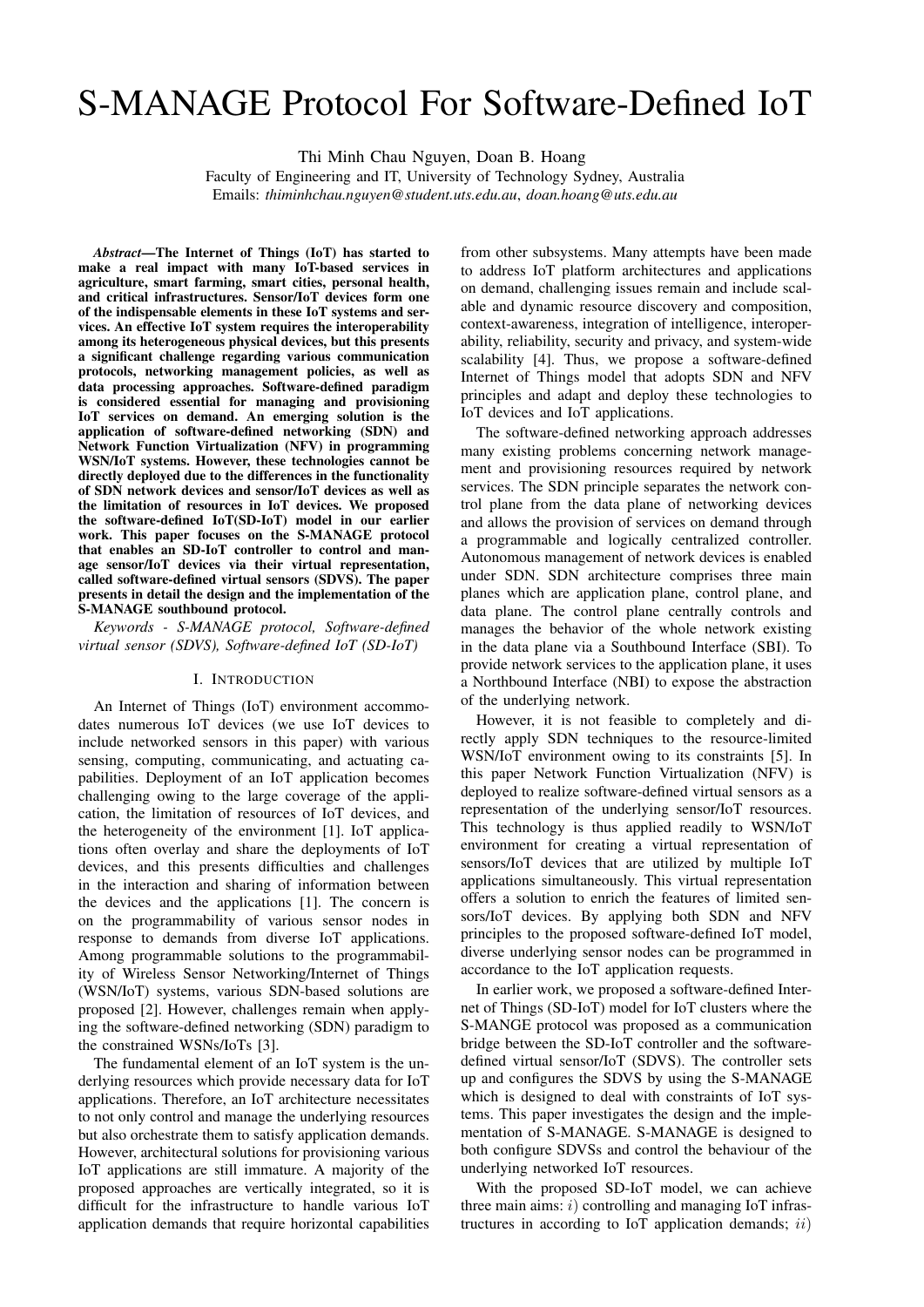enabling heterogeneous IoT devices to integrate to the SD-IoT system, and  $iii)$  integrating SD-IoT into wider SDN domains where cloud-based IoT applications reside in order to take advantages of IoT resources.

The remaining of the paper is organized as follows. Section II reviews related works. Section III describes the overall SD-IoT architecture. Section IV presents the design and the specification of the S-MANAGE protocol in terms of packet format, packet type, forwarding table, and configuring table. Section V describes the implementation prototype and evaluates its performance. Section VI concludes the paper.

## II. RELATED WORK

With regard to the communication interface between the controller and underlying devices, existing proposals mainly suggest modification without actual implementation, for example, Sensor OpenFlow [3], and SDWN [6]. Only the SDN-WISE [7] proposal provides details of its design and implementation performance. Detail of these proposals is discussed in our previous work [8].

[9] applies the OpenFlow protocol in their proposed flow-sensor. The flow-sensor communicates with the access point via the OpenFlow protocol. Their implementation results demonstrate how OpenFlow benefits controlling and monitoring sensor traffic flow, but there is no effort in making the OpenFlow protocol suitable for constrained sensor nodes.

Regarding a complete design of a software-defined wireless sensor network, there are two major efforts, the proposed SD-WISE [10] using the SDN-WISE [7], and soft-WSN [11]. The SDN-WISE protocol mainly focuses on programming forwarding behavior of a sensor node. The main components of the protocol are described, and the design is evaluated via a real implementation. However, its main aim is to program a nodes forwarding behavior without the concern about programming a node's functionality.

Meanwhile, the soft-WSN architecture is proposed to provide IoT application-aware services. Its structure also includes three players, application, control, and infrastructure. A controller is located in the control layer to manage and control the network and devices in the infrastructure. The controller is designed with two management policies, topology and device management. The main focus is on the design of the controller and the sensor node architecture. The communication between the two entities is based on traditional protocols, IEEE 802.15.4 and IEEE 802.11. There is no effort on solving the complexity of deployment of flow-tables to the sensor node.

#### III. SD-IOT MODEL

To gain the benefits of the SDN principles, the SD-IoT model is also structured in three layers: application, control, and data as depicted in Fig. 1.

The application layer is where developers can deploy their IoT applications without the knowledge of the underlying IoT infrastructure.

The control layer accommodates the SD-IoT controller. It is a bridge between the application layer and the data layer. It provides the application layer with a global view of the underlying resources as well as an efficient interface to express their interests on the underlying IoT resources. Meanwhile, it provides the



Fig. 1: SD-IoT Architecture

underlying resources with an interface to update their status, attributes, as well as sensor services. With the knowledge of both requirements and capabilities of the IoT resources, it can provide sensor services for IoT application on demands.

The data layer hosts IoT devices or IoT infrastructure. Different from the SDN data layer, the SD-IoT data layer is designed with two sub-layers, called virtual and physical data layers. The virtual data layer is proposed as an interface between the SD-IoT controller and the physical devices. The virtual data layer enables the controller to manage and control the underlying resource in the physical data layer.

## *A. SD-IoT controller*

The SD-IoT controller is responsible for  $i$ ) processing application requests,  $ii)$  orchestrating resources,  $iii)$ updating knowledge of the underlying resources, and  $iv)$  controlling and managing the underlying resources according to IoT application demands.

To handle these responsibilities, the controller houses several core modules: application handler, resources manager and orchestrator, configuration manager, and a database for storing information concerning the underlying resources.

Particularly, the SD-IoT controller makes it possible for the application layer to specify their demands via a northbound interface (NBI). The controller interprets these requirements into the SD-IoT resource specific language in order to orchestrate the resources to meet the IoT applications requirements. To configure the underlying resources, the controller makes use of a southbound interface (SBI) defining resource-specific messages to configure these devices.

## *B. S-MANAGE protocol*

The S-MANAGE protocol is proposed as a southbound interface between the SD-IoT controller and the virtual data layer. Via the SBI, the controller can manage and configure software-defined virtual sensors (SDVS) in this layer.

It defines the message structure, and message types exchanged between the controller and the virtual layer. These messages are for configuration management and control of behaviours of SDVSs.

## *C. Software-defined virtual sensor (SDVS)*

The software-defined virtual sensors (SDVS) are defined as representatives of physical/software sensor nodes or IoT devices locating in the physical layer. It is configured with core features and attributes of a physical sensor node, and software-defined function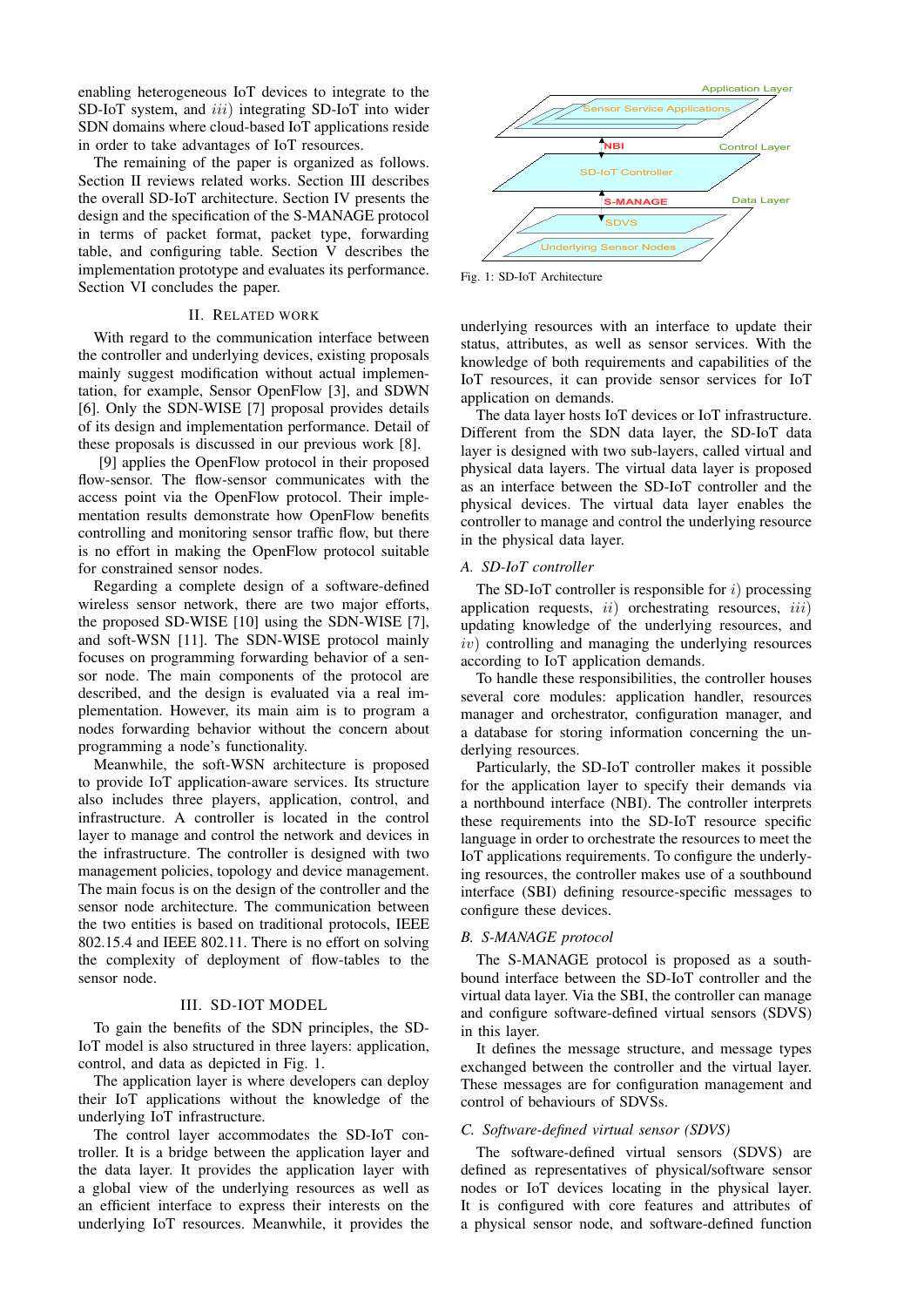(SDF). The core modules enable the SDVS behaves as the represented physical IoT device, so it can interact with the represented devices via its communicationspecific protocol. Furthermore, the SDF allows the controller to enhance the SDVS with processing, computing, or forwarding functions. Particularly, the forwarding and configuring function is implemented to the SDVS as SDF. The SDVS is supposed to be connected to its underlying IoT device and is able to act like the represented IoT device. In addition, it is installed with S-MANAGE protocol features, so it can communicate with the controller.

## IV. S-MANAGE PROTOCOL

In traditional IP networks, routers are used to relay packets (or datagrams) according to its lookup table determined by a routing protocol. Packets are treated as independent elements not related to other packets that may belong to the same source-destination connection. Traffic flow is normally associated with packets belonging to an end-to-end TCP connection. In order to completely specify a flow at a router, a large number of identifiers are needed from transport layer ID, network layer IP, VLAN ID, MAC layer ID, router port IP are needed. As a consequence, a flow in OpenFlow protocol requires some 12 matching parameters to identify. Clearly, this is not needed in sensor/IoT networks where the end devices are not routing devices in the traditional network. Many devices do not use TCP/IP protocol, direct deployment of OpenFlow in WSN/IoT networks is not appropriate. Furthermore, OpenFlow SDN network still requires OF-CONFIG or other protocols for device configuration. What we need is a streamline protocol in WSN/IoT networks that can handle both configuration of the IoT devices and simple type of sensed data but in the same spirit as flow in OpenFlow. S-MANAGE protocol is proposed to do just that. As the southbound protocol, the S-MANAGE protocol is proposed as a southbound interface between the SD-IoT controller and the virtual data layer. Via the southbound interface (SBI), the controller can both manage and configure software-defined virtual sensors (SDVS) in this layer.

The S-MANAGE protocol is for managing and programming the SDVS within the virtual data layer and indirectly via which to configure their represented physical devices. S-MANAGE makes it possible for the controller to program sensors or IoT devices not only their forwarding behaviors but also other functionality.

The protocol is proposed according to the spirit of two protocols, OpenFlow [12] and OF-CONFIG [13]. The OpenFlow focuses on flow rules as setting, modification, deletion, or adding rules for controlling forwarding behavior of OpenFlow switches. Meanwhile, the OF-CONFIG enables configuring an OpenFlow Switch itself as the setting of port number, IP address, or interfaces.

The protocol enables the management and configuration of representations of sensors/IoT devices to be based on two proposed instruction tables, called forwarding and configuring table. The forwarding table instructs a SDVS to handle an arriving packet, while the configuring table guides a SDVS to configure its represented underlying nodes.

The protocol allows the controller to  $i$ ) install instruction tables on a SDVS for configuration purposes,  $ii)$  get

information concerning the SDVS's features, functions, the and the status of its underlying sensors, and  $iii$ ) collect statistics associated to the SDVS's operation as the number of processed packets or required sensor services from IoT applications.

In addition, via the protocol, a SDVS is able to  $i$ ) update the controller with their status and attributes, and  $ii)$  ask for instructions on processing an incoming packet or configuring its underlying sensors or IoT devices.

The S-MANAGE defines communication methods between the controller and a SDVS. It specifies exchanged message types between the two entities, the message format, the structure of instruction tables, and how a SDVS is programmed and operates based on these tables' instructions. Details of the protocol design are described in the following sections.

## *A. S-MANAGE packet header*

The structure of the S-MANGE packet comprises a header and a payload. All S-MANAGE messages begin with a S-MANAGE header as depicted in Fig. 2. The header size is 10 bytes. It includes the following parts.



Fig. 2: S-MANAGE packet header.

- Source Address (2 bytes) is an address of a source sending a packet.
- Destination Address (2 bytes) is a destination address of a packet.
- Next hop address (2 bytes) is an address of a hop in the list providing the path of a packet from the source to the destination.
- Type  $(1 \text{ byte})$  indicates a packet type.
- Packet length (1 byte) indicates the length of a packet including its header and payload.
- TTL (1 byte) is time to live of a packet. It is reduced by one at each hop.
- Message ID (1byte) is an identification of a packet.

The payload carries the content of a packet. Different types of packets carry different kind of information which represents different purposes of a sender. Therefore, we define the following S-MANAGE message types to achieve the expected purposes.

## *B. Message types*

The S-MANAGE message types are grouped into three categories,  $i)$  controller to SDVS,  $ii)$  asynchronous (SDVS to controller) and *iii*) symmetric (controller/ SDVS to SDVS/controller). However, due to the constrained resources of the sensor nodes or IoT devices, the number of messages exchanged is minimized, and the messages are optimized.

*1) Controller-to-SDVS message type:* Initiated by the SD-IoT controller, and may or may not require a response. The messages for installation of forwarding and configuring instructions on the SDVS need no responses from the SDVS. This category includes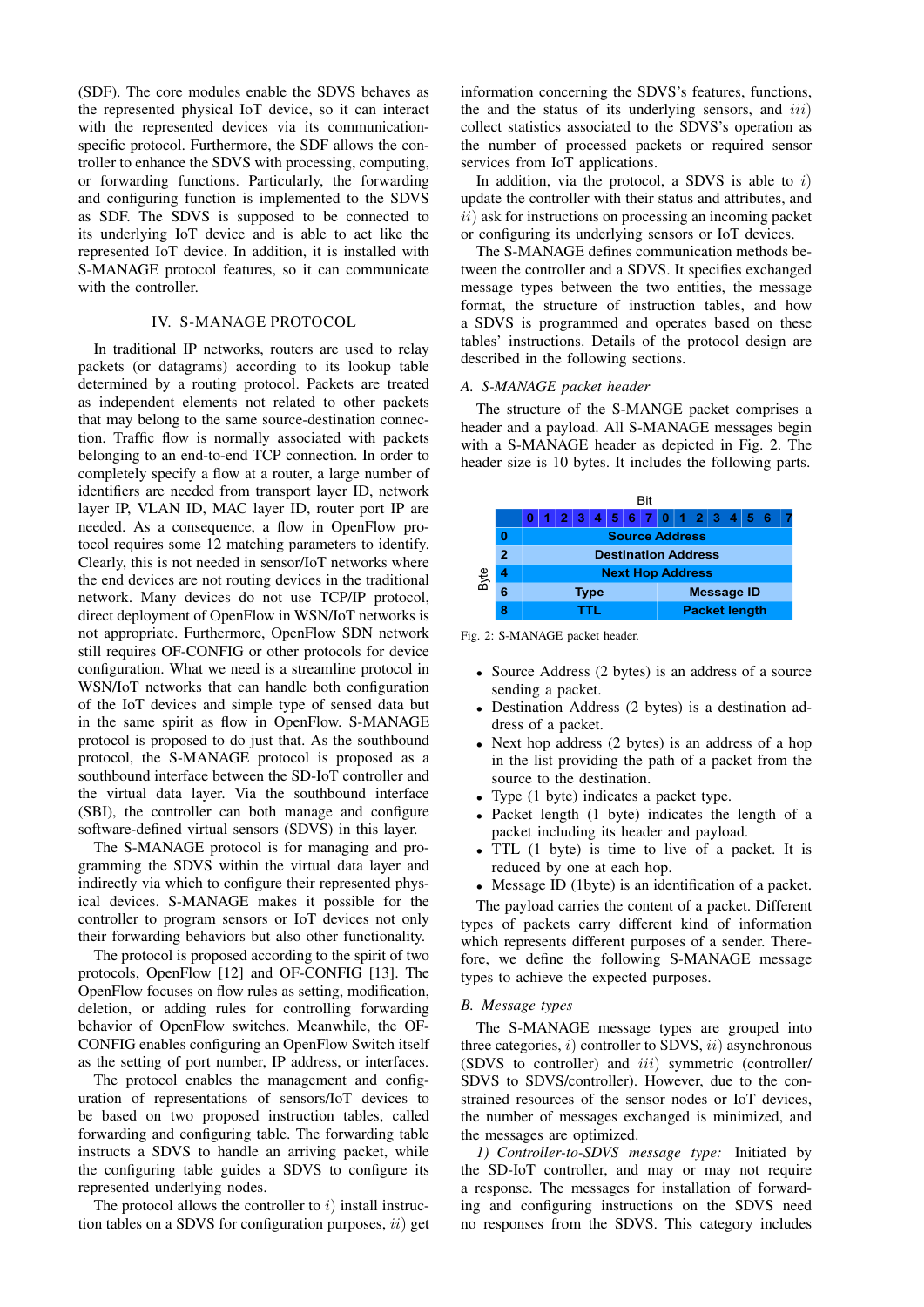messages as SetForwardingInstruction, SetConfiguringInstruction, ModifyConfiguration packets. However, if the controller demands for a SDVS's attributes or status, it needs the SDVS's responses.

## *a) SetForwardingInstruc-*

*tion/SetConfiguringInstruction:* Enable the controller to install a forwarding/configuring instruction on a SDVS's forwarding/configuring table, and to respond to a SDVS's requests for a forwarding/configuring instruction respectively.

*b) ModifyConfiguration:* Modify a configuration instruction.

*c) RequestFwdStats/RequestConfigStats:* Get statistics of a forwarding or configuring instruction respectively.

*d) ResponseFwdStats/ResponseConfigStats:* Sent from a SDVS to the controller whenever the SDVS receives a RequestFwdStats/RequestConfigStats message respectively. These messages include information about the statistics of an instruction table or an instruction in the table.

*e) RequestFeatures/ResponseFeatures:* Get a SDVS's information about its sensor service list, the services' status, or driver of the underlying node.

*2) Asynchronus message type (SDVS-to-Controller):* Sent from a SDVS to a controller without any request from the controller. It enables the SDVS to ask for instruction on handling incoming packets as well as to update the controller on changes of its underlying sensor nodes regarding their active/deactive status, or completion of a required task.

*a) Report packet:* Report the status and behaviour of a SDVS. Particularly, the controller will be updated by changes as follows.

- Update the controller on its features (ReportFeatures).
- Inform the controller about the removal of a configuration instruction from a configuring table (ReportConfigurationRemove).
- Notify the controller about a sensor node's battery level (ReportLowBatt).
- Notify the controller that a sensor is at its maximum level of handling requests, so it is unavailable in the considering list of the controller (ReportFullTask).
- Inform the controller about the completion of a required service by a SDVS (ReportCompletion).

*b) Response message type:* Send required services back to a required destination.

*c) Request message type:* Request an instruction for its operation. Particularly, if a SDVS cannot find an instruction for handling an incoming packet, it sends a Request packet to the controller using its global knowledge of underlying network elements to respond to the request.

*3) Symmetric message type (Controller/SDVS-to-SDVS/Controller):* initiated by the controller or a SDVS, and sent periodically without solicitation from the other.

*Hello message:* This message is for a SDVS to notify its existence and for the controller to inform the SDVS that it does not receive an update for the period.

## *C. Forwarding table specifications*

Similar to the OpenFlow table design, the forwarding table contains instruction entries as rows of the table.

This table comprises three main components, matching window, action window, and statistic window (as presented in Fig. 3). The matching window is matched against an incoming packet. If a match is found, a corresponding action in the action window is executed, then associated statistics are updated for the matching packet. Otherwise, the packet is forwarded to the controller. The controller figures out how to process this packet.

*1) Matching window:* Provide information for extracting needed values from an arriving packet header. The extracted values are matched against the specified values in this window to find a match for the incoming packet. Thus, the window comprises four parameters.

*a) ID:* Indicate an ID of a matching window of an instruction. It is used when an incoming packet needs to be matched with many matching fields since each forwarding entry allows matching of a field in a packet header. It enables multiple header fields of an incoming packet to be considered, while it does not require more memory for storing multiple matching windows for an instruction entry.

*b) Matching Field:* Indicate which part of packet header is compared to the specified value in the matching window, which means that not all packet header fields are necessarily matched against a forwarding entry.

*c) Operator:* Indicate a comparison method between the header fields and matching fields. Operator values can be equal  $(=)$ , different from  $(!=)$ , higher than ( $>$ ), higher than or equal to ( $>$ =), less than ( $<$ ), less than or equal to  $(<=)$ .

*d) Value:* Is compared to the extracted header field. *2) Action window:* Indicate a corresponding action for an instruction entry. There are three parts which are Action Type, value 1, and value 2.

*a) Action Type:* Indicate a type of action. Possible action types are as FORWARD UNICAST, FOR-WARD MULTICAST, FORWARD BROADCAST, DROP, MODIFY, or CONTINUE.

*b) Value 1:* Different action types result in the different meaning of the Value 1. For example, the MODIFY action type requires a new value and the modified value. As for the CONTINUE action, the forwarding instruction ID needs to be specified, so the incoming packet needs to be matched against the instruction entry with the same ID. For the FORWARD UNICAST, FOWARD MULTICAST, and FOWARD BROADCAST action type, it demands the unicast, multicast, and broadcast address respectively.

*c) Value 2:* A replacement for the old value.

*3) Statistic window:* with a focus on efficiently programming of underlying sensors/ IoT devices, statistics

|    |        | <b>Matching Window</b> |      |                                    | <b>Action Window</b> |       |            | <b>Statistic Window</b> |
|----|--------|------------------------|------|------------------------------------|----------------------|-------|------------|-------------------------|
| ID | Opt.   | M.Field                | Val. | Act. Type                          | Val.1                | Val.2 | <b>TTL</b> | Counter                 |
|    | Ξ.     | <b>SFC</b>             |      | <b>DROP</b>                        |                      |       |            |                         |
|    | l=     | dst                    |      | <b>MODIFY</b>                      |                      |       |            |                         |
|    | $\geq$ | nxh                    |      | <b>FORWARD</b><br><b>UNICAST</b>   |                      |       |            |                         |
|    | $>=$   |                        |      | <b>FORWARD</b><br><b>MULTICAST</b> |                      |       |            |                         |
|    | k      |                        |      | <b>FORWARD</b><br><b>BROADCAST</b> |                      |       |            |                         |
|    | $\leq$ |                        |      | <b>CONTINUE</b>                    |                      |       |            |                         |

Fig. 3: Forwarding table structure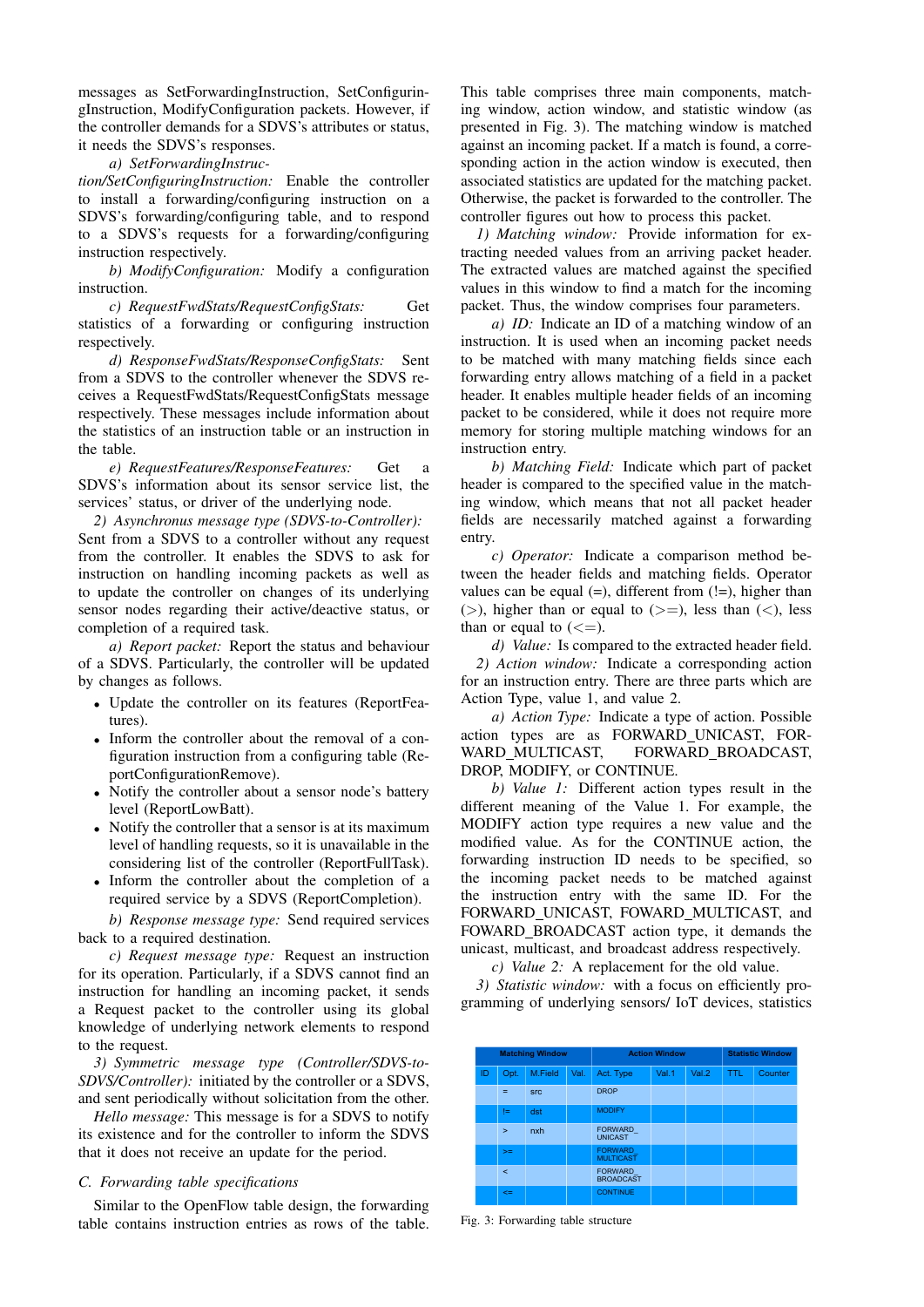|             | <b>Configuring Window</b> |       |                      |      |        |            | <b>Statistic Window</b> |          |
|-------------|---------------------------|-------|----------------------|------|--------|------------|-------------------------|----------|
| Req Action  | Req Service               |       | <b>Req Condition</b> |      |        |            |                         |          |
| <b>Type</b> | Ser.ID                    | Freq. | Per.                 | Dst. | Req ID | <b>TTL</b> | Counter                 | Executed |
| <b>GET</b>  |                           |       |                      |      |        |            |                         |          |
| SET ON      |                           |       |                      |      |        |            |                         |          |
| SET OFF     |                           |       |                      |      |        |            |                         |          |

Fig. 4: Configuring table structure

would enable the update of sensor and network status. When a match is found, statistics related to the matched instruction is updated. The statistics record information regarding Time To Live (TTL) and Counter.

*a) TTL:* Is a time to live of a forwarding instruction entry. It is decreased when the instruction table is updated. Its value depends on the required amount of time of an application request. It is gradually reduced to zero and is deleted when reaching zero.

*b) Counter:* Count the number of packets matched against a forwarding entry.

## *D. Configuring table specifications*

The configuring table provides a SDVS with instructions about configuration for its underlying sensors/IoT devices. Its structure is composed of two main windows, Configuring, and Statistic (depicted in Fig. 4).

*1) Configuring window:* The configuring window includes three components: required services, required condition, and required action.

*a) Required service:* Indicate the required sensor service.

*b) Required conditions:* Indicate the conditions related to the required service.

- *Frequency:* Specify how often the required sensor service is achieved.
- *Period:* Is an executing period of an instruction
- *Destination Address:* Specify the destination of results returning by a SDVS. If there is no specified value, the destination is the controller.

*c) Required action:* Indicate an action type applied to the required service under the specified conditions.

*2) Statistic window:* Show the number of configuring instructions, and their operating time associated with an application request. Its elements include request ID, TTL, Counter, and Executed status.

*a) Request ID:* Indicate that the configuring instructions belonging to an application request. When the last configuring instruction of a ReqID is executed, the SDVS send an acknowledgment to the controller about its completion of a required task.

*b) TTL*: is the existing time of a configuring instruction, and is defined by application requirements. When it reaches zero, the related instruction is removed.

*c) Counter:* Show the current number of requests for a sensor service, and the busy level of a SDVS.

*d) Executed:* Specify if an instruction is executed.

## V. IMPLEMENTATION OF THE SD-IOT MODEL

### *A. Implementation setup*

The implementation is developed from our preliminary implementation [14] and the open source SDN-WISE platform [15] into a comprehensive design and

implementation. The SD-IoT model is a software platform written in Java and built in Netbeans 8.2. It is connected to a database built in MySQL. The three main elements are the SD-IoT controller, the S-MANAGE protocol, and the SDVS.

Three software modules, control, southbound interface, and virtual representation are responsible for the SD-IoT controller, the S-MANAGE, and the SDVS respectively. The control module includes classes responsible for analyzing application requests, orchestrating SDVS resources, generating instructions relating to the requests, networking and communicating with the SDVS. The Southbound interface module is composed of classes for S-MANAGE messages, forwarding table, configuring table. The virtual representation module contains classes for defining the core of a SDVS and its software-defined function.

We also establish a database in MySQL to store and update information regarding the SDVS in the network, such as its sensor services, status, location, and attributes. The database provides data for an operation of resource orchestrator in the controller.

## *B. Implementation prototype*

We build a network where the controller has onehop connections to five SDVS. With the prototype, the aim is to demonstrate the feasibility of the proposed S-MANGE protocol in programming the SDVS. The implementation prototype is shown in the Fig. 5.

## *C. Implementation results*

Users send requests to the controller via a GUI interface. The request parameters indicate the required services (SID), required timing for the services (Freq., Per.), the location of the required services (LOCID), a destination for the returned results (Dst.), identification of the request (ReqID), and the action for the required services (Act\_Type). With the request, the controller orchestrates its resources to select appropriate SDVSs to handle the demand.

Request = Act\_Type, SIDs, Freq, Per, Dst., LOCID, ReqID

The following figures illustrate a forwarding table, a configuring table, and a sensor service list of a SDVS in the network of 5 SDVSs in two cases:  $i$ ) before it is configured by the controller, and  $ii)$  after it is configured according to a request for its sensor services. The SDVS is SDVS02 with the address 202.

Fig.6, Fig.8, and Fig.10 demonstrate results for the first case. They present the status of the SDVS02 before it is programmed by the controller, such as its forwarding instructions (Fig.6) and configuring instructions (Fig.8), and sensor services status (Fig.10).



Fig. 5: Implementation prototype